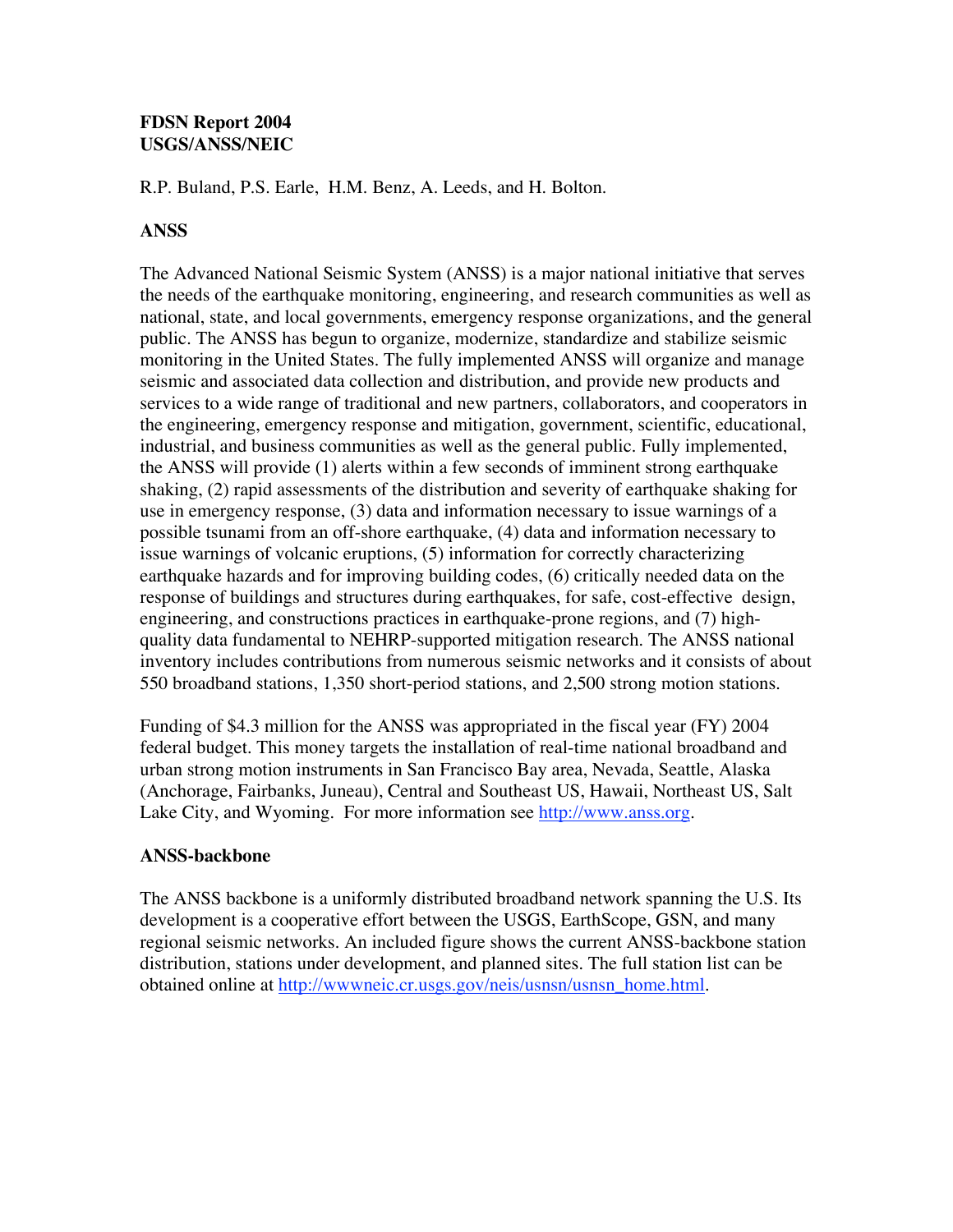| $2003 - 2004$ installed                             |       |           |                                       |
|-----------------------------------------------------|-------|-----------|---------------------------------------|
| <b>ERPA</b>                                         | 42.12 | $-79,99$  | Erie, Pennsylvania USA                |
| <b>MNTX</b>                                         | 31.70 | $-105.38$ | Cornudas Mountains, Texas USA         |
| <b>NATX</b>                                         | 31.53 | $-93.88$  | Sabine Forest, Texas USA              |
| <b>DGMT</b>                                         | 48.47 | $-104.20$ | Dagmar, Montana USA                   |
| <b>LAO</b>                                          | 46.66 | $-106.22$ | Lasa, Montana USA                     |
| 2004 planned                                        |       |           |                                       |
|                                                     |       |           |                                       |
| BMO44.85<br>$-117.31$<br>Blue Mountains, Oregon USA |       |           |                                       |
| OGNE                                                | 41.13 | $-101.72$ | Ogallala, Nebraska USA                |
| AMTX                                                | 35.18 | -101.87   | Amarillo, Texas USA                   |
| MARC                                                | 35.00 | $-119.34$ | Maricopa, Kern County, California USA |
| <b>TZTN</b>                                         |       |           | Tazwell, Tenessee USA                 |
| 2005 targeted                                       |       |           |                                       |
| <b>KCCO</b>                                         | 38.76 | $-102.79$ | Kit Carson, Colorado USA              |
|                                                     |       |           |                                       |
| <b>MBCO</b>                                         | 40.52 | $-108.09$ | Maybell, Colorado USA                 |
| <b>CCUT</b>                                         | 37.68 | $-113.06$ | Cedar City, Utah USA                  |
| <b>KNNM</b>                                         | 33.84 | $-103.77$ | Kenna, New Mexico USA                 |
| <b>VBMS</b>                                         | 32.35 | $-90.88$  | Vicksburg, Michigan USA               |
| <b>DKNV</b>                                         |       |           |                                       |

In addition to new installations, 54 stations with VSATs were upgraded to new satellite systems this past year. Further station improvements are being implemented in cooperation with the Albuquerque Seismological Lab as part of the USArray component of Earthscope. These upgrades include vault improvements and changing sensors to STS-2's.

## **NEIC**

The National Earthquake Information Center component of ANSS acquires data from foreign broadband stations in near-real-time. In all, the NEIC automatically acquires over 2000 data channels with an aggregate data volume of about 2.3 Gbyte/day. Of this data, about 710 Mbytes/day are archived (two copies each) onto optical storage (an aggregate of nearly 3500 Gbytes to date). At the same time, the NEIC distributes data to the research community via an AutoDRM (autodrm@usgs.gov) and the IRIS DMC. Realtime data is provided to ten Regional Seismic Networks including the Pacific and Alaska Tsunami Warning Centers, to augment regional and teleseismic monitoring.

Yearly, the NEIC component of ANSS collects, processes, and provides about 725 Gbytes of high quality raw (ANSS Backbone) and derived seismic data to the seismological community, locates more than 20,000 seismic events, and generates more than 1,400 seismic alarms. Additionally, data from three stations is provided continuously in real-time to the National Data Center (NDC) for nuclear test ban monitoring purposes.